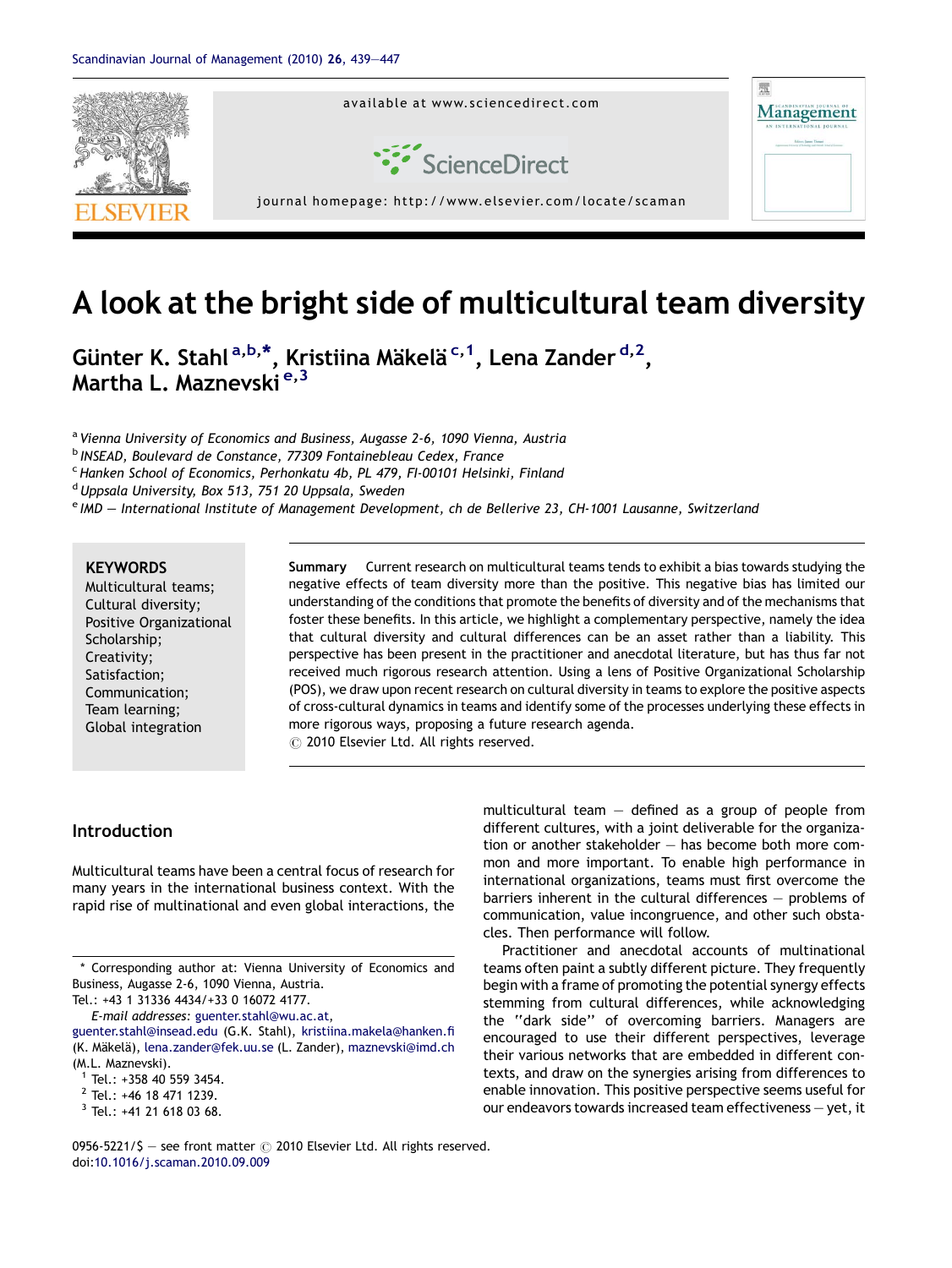is remarkably rare in rigorous theoretical and empirical research.

Current theory and research in international and crosscultural management indeed tends to overemphasize problems and barriers instead of making room for aspects that potentially could enrich cultural encounters and interaction [\(Drogendijk & Zander, 2010\)](#page--1-0).<sup>4</sup> For example, the "cultural distance'' hypothesis (e.g., [Shenkar, 2001; Ward, 2003](#page--1-0)), in its most general form, proposes that the difficulties, costs, and risks associated with cross-cultural contact increase with growing cultural dissimilarity between two or more individuals, groups, or organizations. Barriers to performance have been explained in terms of concepts ''cultural friction'', ''cultural incompatibility'', ''culture clash'', ''culture novelty'' and ''cultural risk'', among others (e.g., [Shenkar,](#page--1-0) [Luo, & Yeheskel, 2008; Stahl & Voigt, 2008\)](#page--1-0). These variables have been shown to be significantly and negatively related to foreign market entry (e.g., [Harzing, 2004\)](#page--1-0), cross-border transfer of knowledge (e.g., [Bhagat, Kedia, Harveston, & Triandis,](#page--1-0) [2002](#page--1-0)), organizational learning across cultural barriers (e.g., [Barkema, Bell, & Pennings, 1996\)](#page--1-0), international mergers and alliances (e.g., [David & Singh, 1994\)](#page--1-0), and multinational teams (e.g., [Kirkman, Tesluk, & Rosen, 2004\)](#page--1-0), to name a few. Associated research findings make it clear that cultural differences can pose barriers to performance, and leave managers in multinational teams and companies discouraged about their chances of achieving potential synergies.

On the other hand, managers looking for research on how to realize the positive in multicultural teamwork — not just to overcome the negative — are faced with a real scarcity. Some scholars have highlighted potentially beneficial effects of cultural differences in various contexts: For example, there is some evidence that cultural differences can help firms engaged in cross-border alliances, mergers and acquisitions to develop unique and potentially valuable capabilities, and foster learning and innovation (Björkman, Stahl, & Vaara, [2007; Morosini, Shane, & Singh, 1998; Reus & Lamont, 2009;](#page--1-0) [Vermeulen & Barkema, 2001\)](#page--1-0), not just counterbalancing negative aspects of cultural differences but contributing positively to organizational outcomes. In the context of culturally diverse teams, mixed and often contradictory results have led researchers to conclude that diversity presents a ''double-edged sword'' or a ''mixed blessing'' [\(DiS](#page--1-0)[tefano & Maznevski, 2000; Mannix & Neale, 2005; Stahl,](#page--1-0) [Maznevski, Voigt, & Jonsen, 2010; Williams and O'Reilly,](#page--1-0) [1998](#page--1-0)), in such a way that cultural differences among team members can be both an asset and a liability. Conceptual perspectives on the positive potential of such teams are emerging (e.g., [Bachmann, 2006; Butler & Zander, 2008;](#page--1-0) [Maloney & Zellmer-Bruhn, 2006\)](#page--1-0), but it is clear that we know much less about the positive dynamics and outcomes associated with cultural diversity than we know about the problems and obstacles caused by cultural differences ([Brickson,](#page--1-0) [2008; Stevens, Plaut, & Sanchez-Burks, 2008](#page--1-0)).

In this article, we seek to address this research gap between the dominant negative problem-focused perspective and a more positive opportunities-focused one, by exploring the positive aspects of cross-cultural team dynamics and identifying some of the processes underlying these effects. In what follows, we first give a brief explanation for why there is a dominant negative perspective concerning cultural diversity in teams. We then introduce the lens of ''Positive Organizational Scholarship'', which we use to unpack the positive aspects of cross-cultural dynamics by specifying the key mechanisms, conditions, and processes through which diversity may enhance team outcomes. We focus on creativity, member satisfaction and communication effectiveness, which have been identified in recent research as positive team outcomes ([Stahl et al., 2010\)](#page--1-0), as well as elaborate on the learning ability of teams and their integrative role in multinational organizations. Finally, we develop an agenda for future research.

### Negative dynamics in culturally diverse teams

While there are mentions in the literature suggesting that cultural diversity can be an asset rather than a liability ([DiStefano & Maznevski, 2000; Stahl et al., 2010; Williams](#page--1-0) [and O'Reilly, 1998](#page--1-0)), most theoretical perspectives and empirical research have focused on the processes and dynamics responsible for the problems associated with diversity. This ''problem-focused view'' [\(Stevens et al., 2008\)](#page--1-0) of cultural diversity is prevalent in a broad range of international business research contexts, including the choice of foreign entry mode and the perceived ability to manage foreign operations [\(Harzing, 2004; Kogut & Singh, 1988](#page--1-0)), the longevity of global strategic alliances [\(Parkhe, 1991](#page--1-0)), post-acquisition integration outcomes [\(Krug & Nigh, 1998;](#page--1-0) [Slangen, 2006](#page--1-0)), cultural adjustment of expatriate managers ([Black, Mendenhall, & Oddou, 1991](#page--1-0)), and team cohesiveness and social integration ([Martins, Miliken, Wiesenfeld, & Sal](#page--1-0)[gado, 2003; Watson & Kumar, 1992](#page--1-0)), among others. By contrast, relatively little attention has been given to the conditions under which firms may benefit from cultural diversity and the mechanisms responsible for such benefits. In the context of team diversity, [Ancona and Isaacs \(2007\)](#page--1-0) have noted that current work on groups and teams seems to suffer from a ''disease orientation'' (p. 227), in that there is a lack of research on effective team functioning and outcomes.

There are several possible explanations for this negative bias. In general, the predominance of the negative over the positive in the social sciences can be explained by basic cognitive processes and theories of intensity, novelty, adaptation, and singularity. For instance, [Kramer \(1999\)](#page--1-0) has shown that negative, trust-destroying events are generally more visible than positive, trust-building events; that trustdestroying events carry more weight in judgment than trustbuilding events of comparable magnitude; and that sources of bad, trust-destroying news tend to be perceived as more credible than sources of good news. In a similar vein,

 $4$  It is worth noting that we are not suggesting that the more traditional, problem-focused perspective on cultural diversity does not add value. On the contrary, it has been immensely helpful in highlighting some of the important dynamics in cross-cultural encounters. However, [Cameron and Caza's \(2004\)](#page--1-0) observation that ''[t]o date,... the conscious examination of positive phenomena is vastly underrepresented in organizational science'' (p. 733), seems to aptly characterize current theory and research in international and cross-cultural management, and thus a complementary positive focus is called forth.